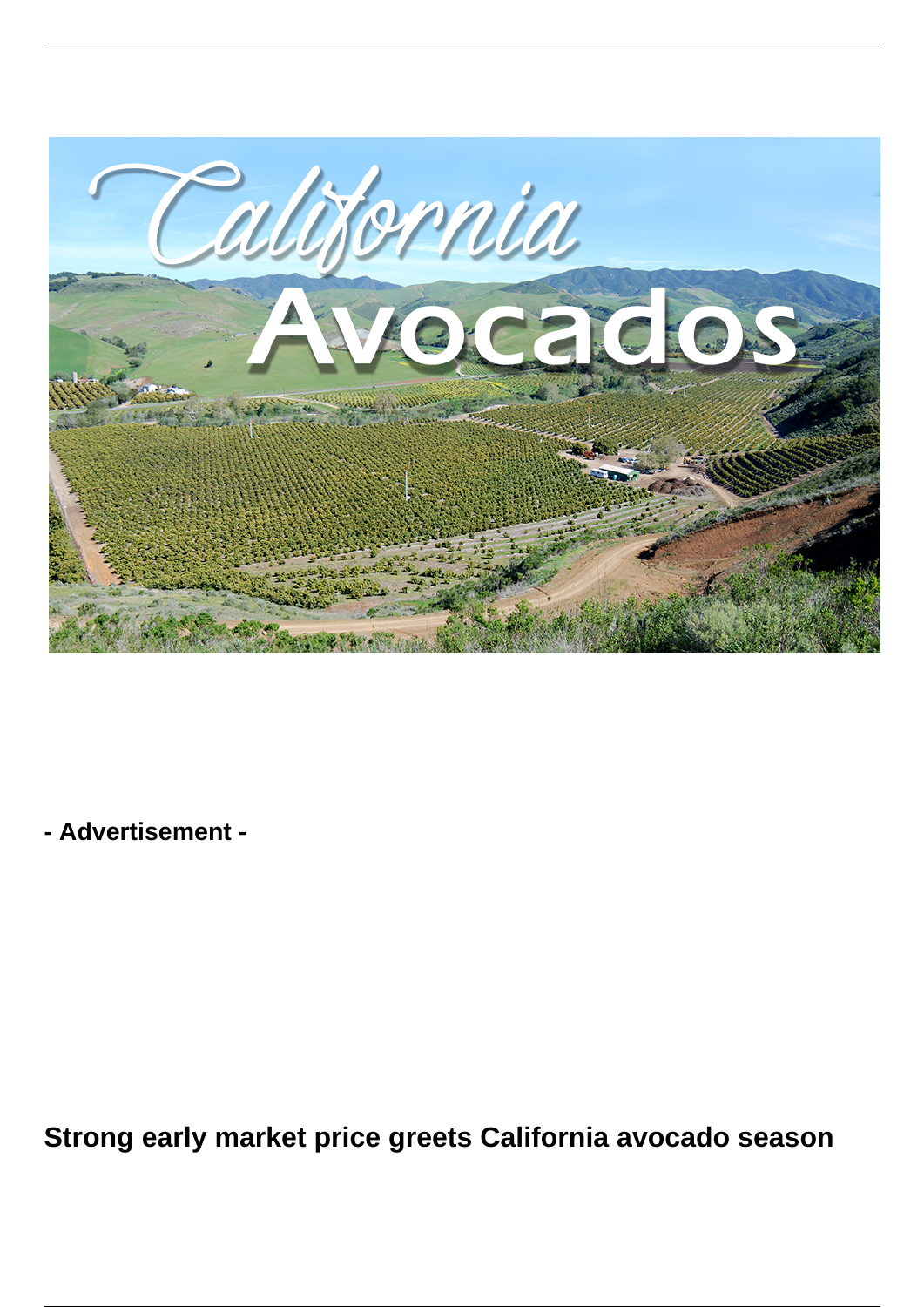Tim Linden

March 24, 2022

Buoyed by a hot market, California avocado growers started picking their 2022 crop earlier than expected. By the end of March, they will have already shipped about 20 percent of their expected volume for the season.

The [California Avocado Commission](https://www.californiaavocadogrowers.com/)'s pre-season estimate for the 2022 season was slightly greater than 300 million pounds, which represents about 15 percent more fruit than in 2021. The crop was expected to start with relatively few shipments in January, a few million pounds per week in February with steady increases in March, but no peak-type shipping weeks until April. Veteran industry experts predicted that 70-80 percent of the crop would be marketed in the four-month period stretching from April through July.

Instead, more than 5 million pounds were harvested in California both the last week of January and the first week of February. During the last week of February, more than 8 million pounds were sent to market and in the month of March, about 7 million were harvested each week.

With 20 percent of the fruit already off the trees, it appears that the peak is going to come a bit earlier and that summer volume will probably be lighter, on a weekly basis, than first anticipated.

Rob Wedin, executive vice president of Calavo Growers Inc., based in Santa Paula, CA, said the peak of the season could come in late April. "The early shipments have definitely taken the edge off the marketing situation for summer," he said in mid-March.

Jan DeLyser, vice president of marketing for CAC, noted that there are always growers that wait until September and October to pick their trees as a strategic move designed to capitalize on a potentially good market as California runs out of locally grown avocados.

With regard to the market, Wedin added that it could very well be an excellent year for California growers for the entire season. He did point out that the state's avocado producing regions have received virtually no rain in this calendar year, which impacts growers negatively in a couple of ways. In the first place, lack of rain means extra reliance on irrigation water, which means significantly greater costs.

The lack of rain, along with the early harvesting, may also make it difficult to reach the pre-season crop estimate of 306 million pounds. There is nothing like rainwater to create a healthy grove and increase the size of the fruit. Avocados tend to increase in size as it is left on the tree. Early harvesting takes fruit off the trees before they reach their full size. Ultimately, that could reduce overall tonnage. Of course, that's not a bad trade-off when getting top dollar for the fruit. Wedin did say that the volume estimate still looked like it was on target, though a couple of more months without rain might change that.

By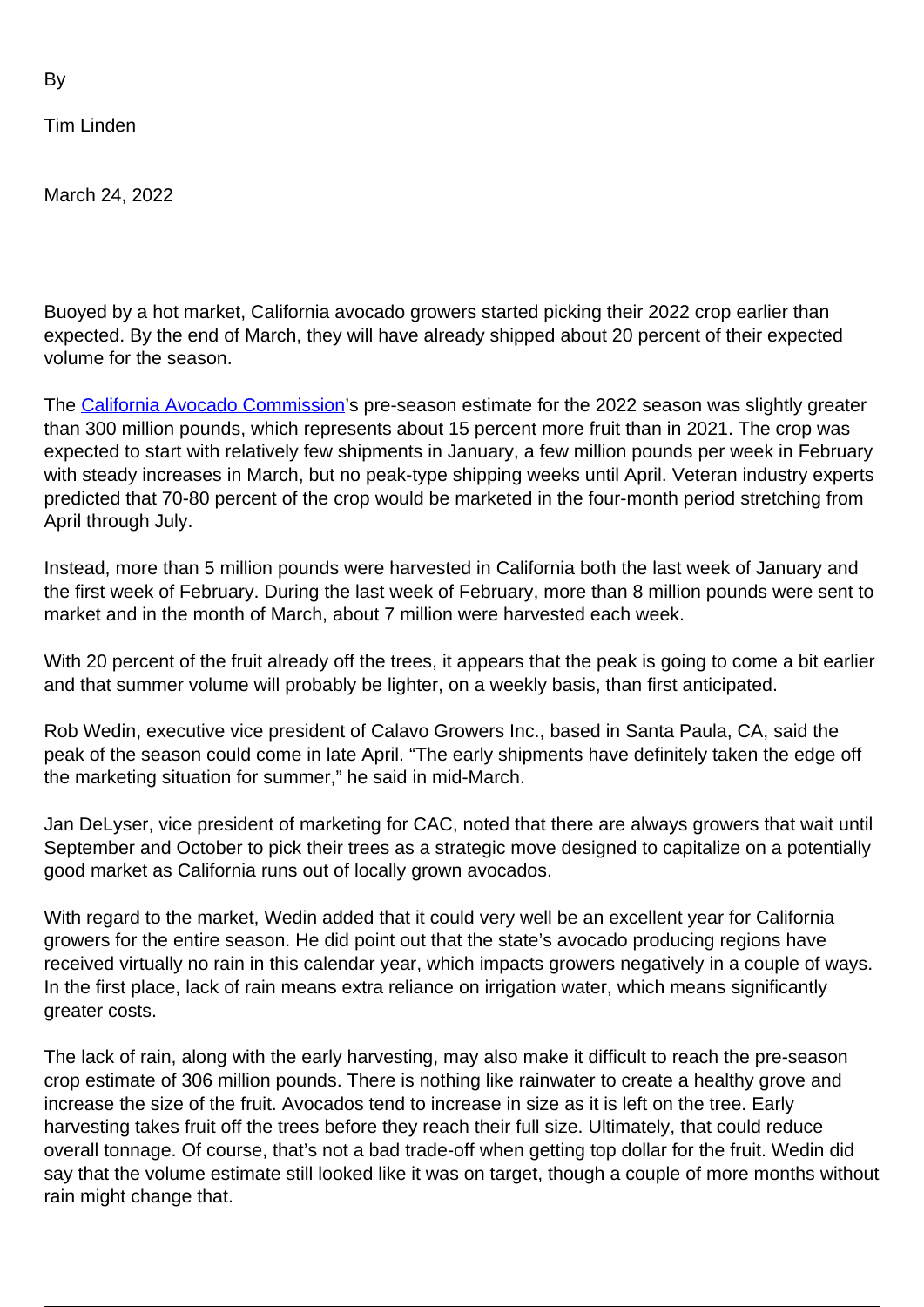The f.o.b. price was in the high \$40s to low \$50s in January when growers began picking early to capture the heavy demand leading up to the Super Bowl. The Saturday night prior to pro football's championship game, the U.S. Department of Agriculture suspended shipments from Mexico, for what would be a week, because of threats to a USDA inspector. That one-week hiatus gave uncertainty the supply situation, which further raised the market. There have been a few adjustments since, but it is holding very strong.

On Monday, March 14, Wedin said Mexico's growers appeared to be holding down harvest numbers a bit to keep the market strong, and that tactic was working. He said on that day that California's most popular — a 48 size avocado — was in the low \$60s and appeared that the market would hold as demand was very brisk. He did note that there was a quite a bit of smaller fruit on the market so there was a big gap as the price for 60s was about \$11 less, but that was still a very good price.

[Tim Linden](/taxonomy/term/461)